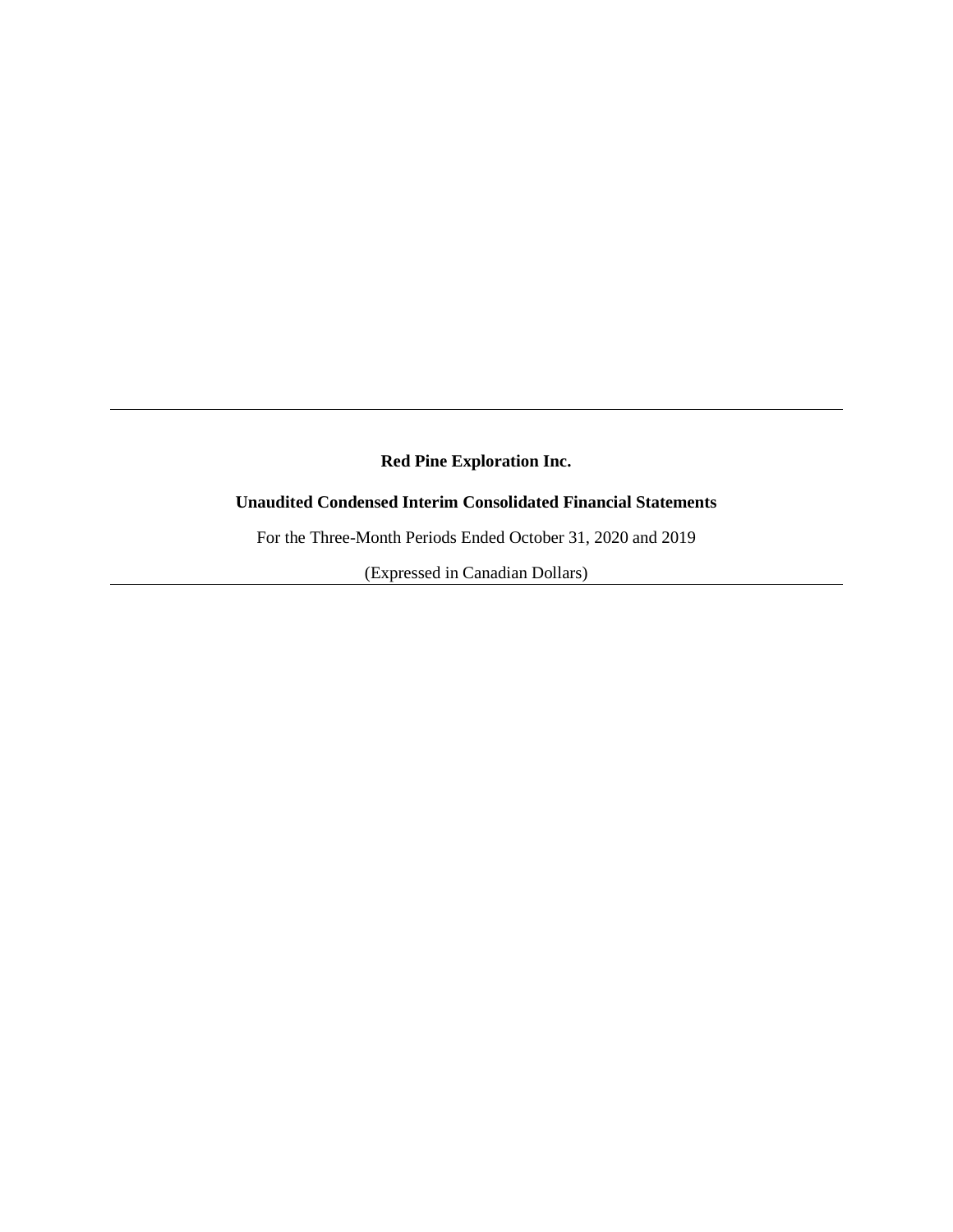### **Condensed Interim Consolidated Statements of Financial Position (unaudited)**

*(Expressed in Canadian Dollars)*

|                                                                     | October 31, 2020  | <b>July 31, 2020</b> |
|---------------------------------------------------------------------|-------------------|----------------------|
| <b>Assets</b>                                                       |                   |                      |
| <b>Current Assets</b>                                               |                   |                      |
| Cash and Cash Equivalents                                           | \$<br>310,378     | \$<br>647,920        |
| Marketable Securities                                               | 2,500             | 2,500                |
| Amount Receivable (note 6)                                          | 181,184           | 430,488              |
| Prepaid Expenses                                                    | 31,356            | 51,423               |
| <b>Total Current Assets</b>                                         | 525,419           | 1,132,331            |
| Perpetual Software Licenses (note 3)                                | 18,204            | 18,204               |
| Right of Use Asset (note 4)                                         | 304,632           | 328,660              |
| Leasehold Improvements (note 3)                                     | 28,769            | 28,769               |
| <b>Total Assets</b>                                                 | \$<br>877,023     | \$<br>1,507,964      |
|                                                                     |                   |                      |
| <b>Liabilities</b>                                                  |                   |                      |
| <b>Current Liabilities</b>                                          |                   |                      |
| Accounts Payable and Accured Liabilities (note 6)                   | \$<br>266,202     | \$<br>325,223        |
| Lease liability (note 4)                                            | 93,350            | 91,682               |
| Flow-Through Provision (note 7)<br><b>Total Current Liabilities</b> | 83,686<br>443,238 | 110,876<br>527,781   |
|                                                                     |                   |                      |
| Rental Deposit (note 9)                                             |                   | 17,281               |
| Long Term Lease Liability (note 4)                                  | 184,874           | 208,846              |
| <b>Total Liabilities</b>                                            | 628,112           | 753,908              |
| <b>Shareholders' Equity</b>                                         |                   |                      |
| Share Capital (note 8)                                              | 60,085,002        | 59,993,157           |
| Contributed Surplus                                                 | 8,116,146         | 8,116,146            |
| Warrant Reserve (note 8)                                            | 1,790,808         | 1,882,653            |
| <b>Accumulated Deficit</b>                                          | (69,743,045)      | (69, 237, 900)       |
| <b>Total Shareholders' Equity</b>                                   | 248,911           | 754,056              |
| <b>Total Liablities and Shareholders' Equity</b>                    | \$<br>877,023     | \$<br>1,507,964      |

*The accompanying notes are an integral part of these Condensed Interim Consolidated Financial Statements.*

**Nature of Operations and Going Concern** *(note 1)* **Commitments** *(note 9)*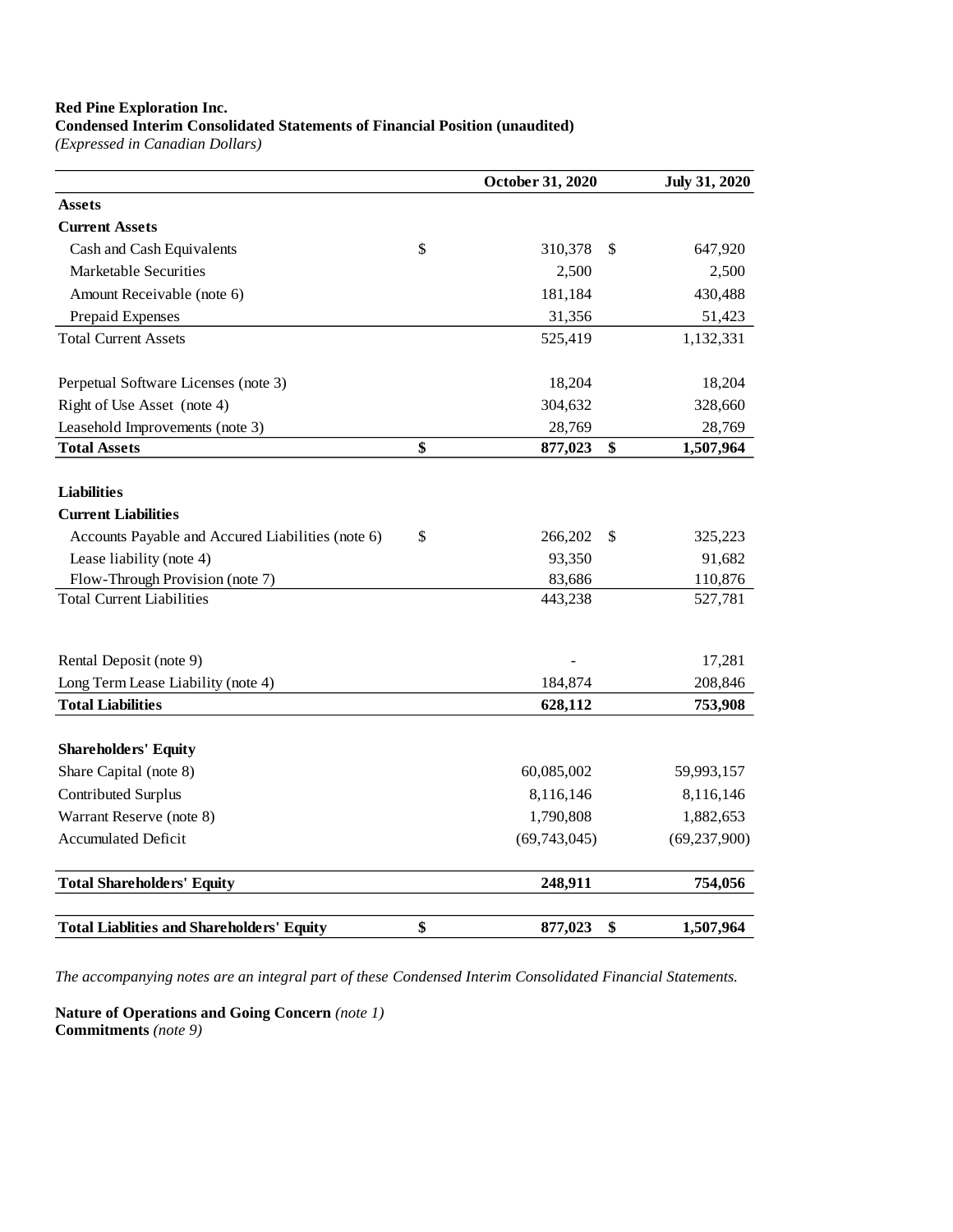**Condensed Interim Consolidated Statements of Loss and Comprehensive Loss (unaudited)** *(Expressed in Canadian Dollars)*

|                                               | Three-month<br>period ended<br>October 31, 2020 |                  | Three-month<br>period ended<br>2019 |  |
|-----------------------------------------------|-------------------------------------------------|------------------|-------------------------------------|--|
|                                               |                                                 |                  |                                     |  |
| <b>Expenses</b>                               |                                                 |                  |                                     |  |
| Exploration Expenditures (note 5)             | \$                                              | 384,833<br>\$    | 1,012,174                           |  |
| General and Adminstrative (note 9)            |                                                 | 12,959           | 113,115                             |  |
| Payroll & Professional Fees (note 6)          |                                                 | 104,520          | 93,368                              |  |
| Depreciation and Amortization (note 3 and 4)  |                                                 | 24,028           | 20,048                              |  |
| Interest Income                               |                                                 | 105              | (1,998)                             |  |
| Lease accretion (gain) (note 4)               |                                                 | 5,300            | (34, 342)                           |  |
| Change in flow-through provision (note 7)     |                                                 | (27,190)         |                                     |  |
| Foreign Exchange Loss (Gain)                  |                                                 | 589              |                                     |  |
| <b>Total Expense</b>                          |                                                 | 505,145          | 1,202,365                           |  |
| <b>Loss and Comprehensive Loss for Period</b> | \$                                              | (505, 145)<br>\$ | (1,202,365)                         |  |
|                                               |                                                 |                  |                                     |  |
| Loss per share - basic and diluted            | \$                                              | $(0.00)$ \$      | (0.00)                              |  |
| Weighted average shares outstanding           |                                                 | 477,222,387      | 369,230,323                         |  |

*The accompanying notes are an integral part of these Condensed Interim Consolidated Financial Statements*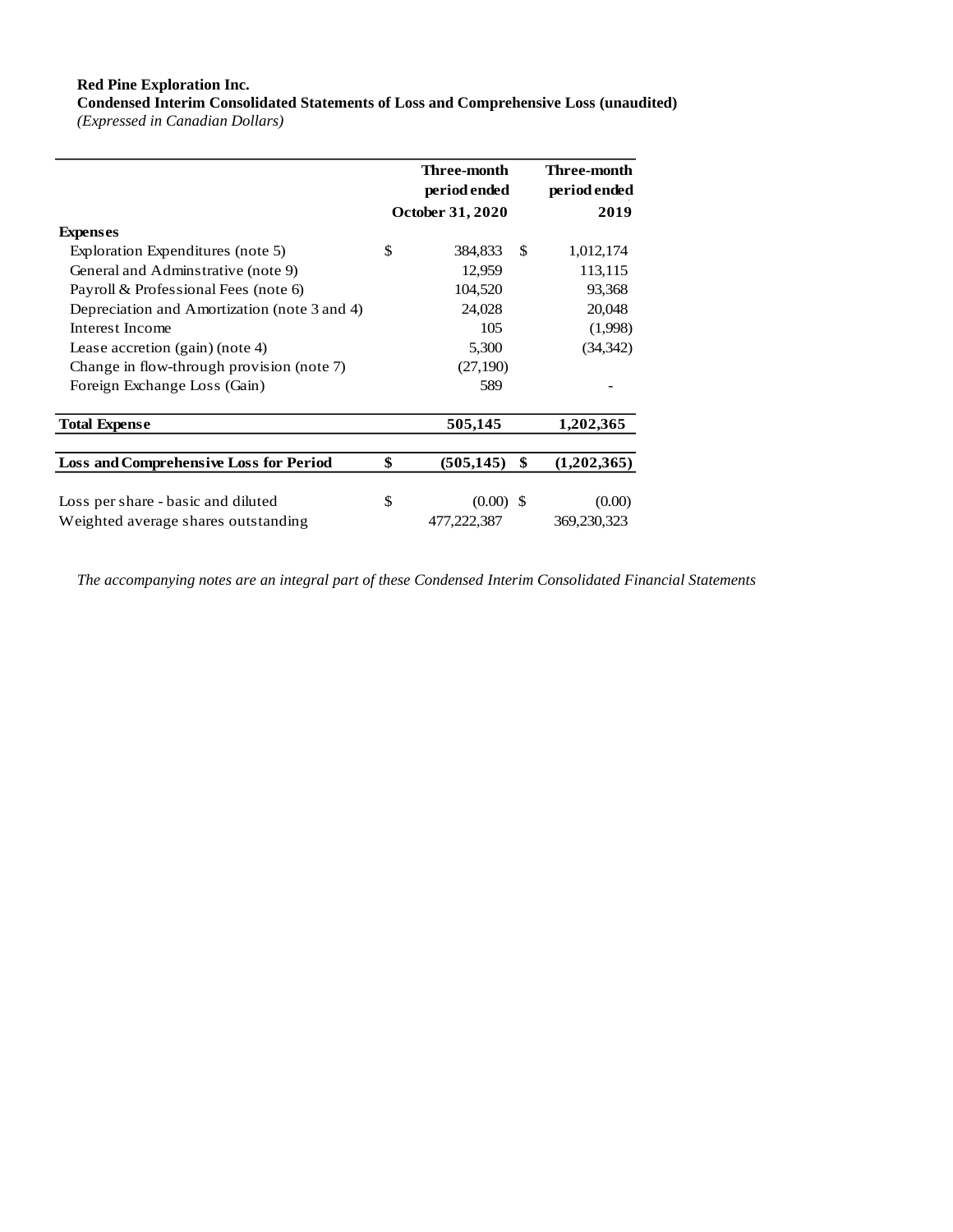## **Condensed Interim Consolidated Statements of Cash Flows (unaudited)**

*(Expressed in Canadian Dollars)*

|                                                 | Three-month |                 | <b>Three-month</b> |
|-------------------------------------------------|-------------|-----------------|--------------------|
|                                                 |             | period ended    | period ended       |
|                                                 |             | October 31,     | October 31,        |
|                                                 |             | 2020            | 2019               |
| <b>Operating Activities</b>                     |             |                 |                    |
| <b>Loss for the Period</b>                      | \$          | $(505, 145)$ \$ | (1,202,365)        |
| Adjustment for non-cash items:                  |             |                 |                    |
| Amortization and depreciation (notes 3 and 4)   |             | 24,028          | 20,048             |
| Change in flow-through provision                |             | (27, 190)       |                    |
| Rental deposit                                  |             | (17,281)        |                    |
| Lease accretion (note 4)                        |             | 5,300           | (34, 342)          |
| Change in working capital items:                |             |                 |                    |
| Amount receivable                               |             | 249,304         | 570,050            |
| Prepaid expenses                                |             | 20,067          | 19,787             |
| Accounts payable and accrued liabilities        |             | (59,021)        | 255,105            |
| Net cash used in operating activities           |             | (309, 938)      | (371, 717)         |
| <b>Financing Activities</b>                     |             |                 |                    |
| Lease payments (note 4)                         |             | (27, 604)       |                    |
| Net cash provided by financing activities       |             | (27, 604)       |                    |
| <b>Cash and Cash Equivalents</b>                |             |                 |                    |
| Net (decrease) in cash and cash equivalents     |             | (337,542)       | (371, 717)         |
| Cash and cash equivalents - beginning of period |             | 647,920         | 695,996            |
| Cash and cash equivalents - end of period       | \$          | 310,378         | \$<br>324,279      |
| <b>Supplemental Disclosures:</b>                |             |                 |                    |
| Interest received as cash                       |             | 105             | 1,998              |

*The accompanying notes are an integral part of these Condensed Interim Consolidated Financial Statements.*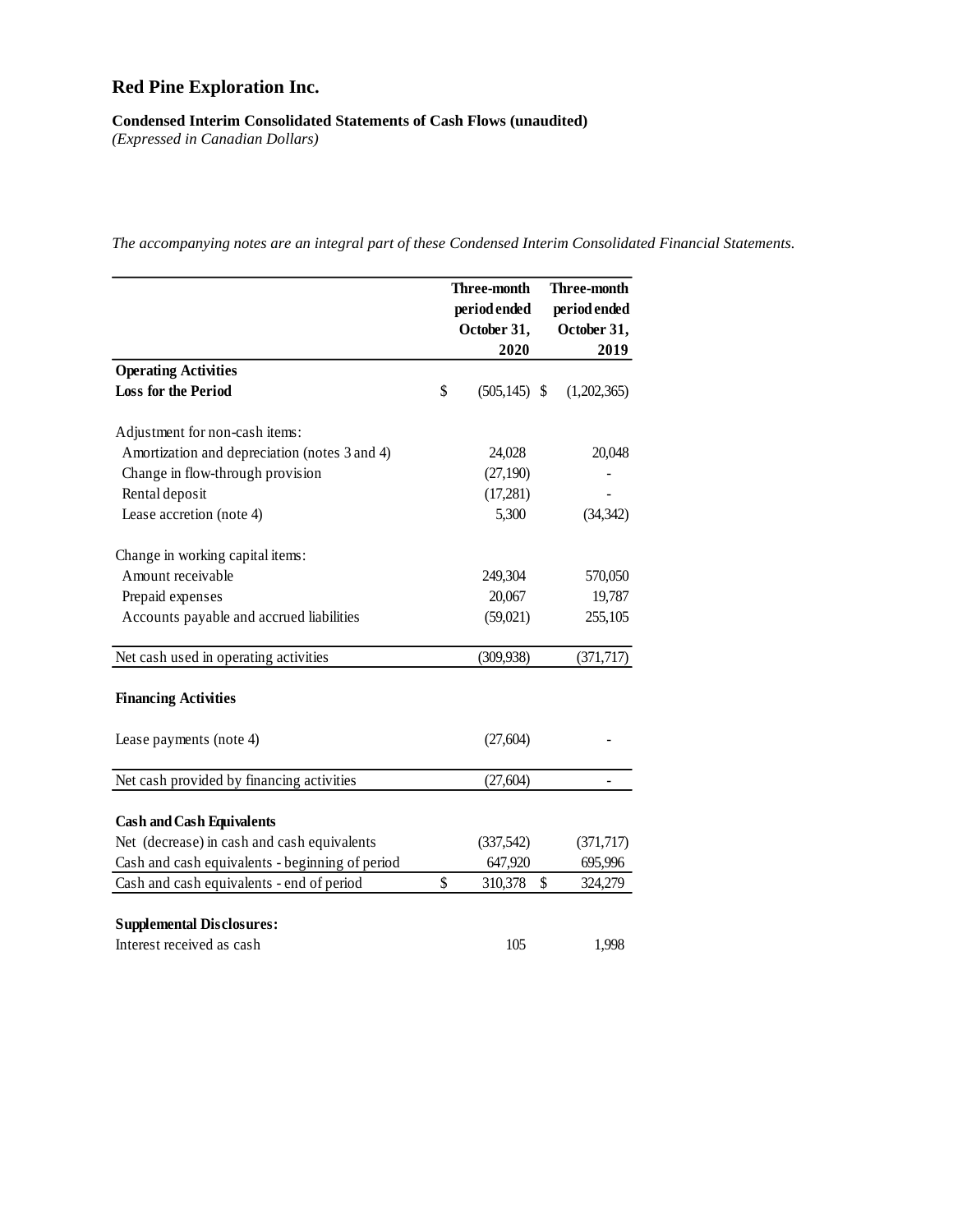#### **Red Pine Exploration Inc. Condensed Interim Consolidated Statements of Changes in Shareholders' Equity (unaudited)** *(Expressed in Canadian Dollars)*

|                                     | <b>Shares</b>            | <b>Share</b> | <b>Contributed</b>           | <b>Warrant</b>           | <b>Accumulated</b> | Shareholders'            |
|-------------------------------------|--------------------------|--------------|------------------------------|--------------------------|--------------------|--------------------------|
|                                     | #                        | Capital      | <b>Surplus</b>               | <b>Reserve</b>           | <b>Deficit</b>     | <b>Equity</b>            |
|                                     |                          |              |                              |                          |                    |                          |
| <b>Balance – July 31, 2020</b>      | 477,222,387              | 59,993,157   | 8,116,146                    | 1,882,653                | (69, 237, 900)     | 754,056                  |
| Loss for the period                 |                          |              | $\qquad \qquad \blacksquare$ | $\overline{\phantom{0}}$ | (505, 145)         | (505, 145)               |
| Fair Value of Stock Options Expired |                          | 91,845       | -                            | (91, 845)                |                    | $\overline{\phantom{a}}$ |
| <b>Balance – October 31, 2020</b>   | 477,222,387              | 60,085,002   | 8,116,146                    | 1,790,808                | (69,743,045)       | 248,911                  |
| <b>Balance - July 31, 2019</b>      | 369,230,323              | 55,258,221   | 8,043,575                    | 3,305,945                | (65,292,120)       | 1,315,621                |
| Loss for the Period                 |                          |              |                              |                          | (1,202,365)        | (1,202,365)              |
| Fair Value of Warrants Expired      | $\overline{\phantom{a}}$ | 15,393       |                              | (15, 393)                |                    | $\overline{\phantom{a}}$ |
| Balance – October 31, 2019          | 369,230,323              | 55,273,614   | 8,043,575                    | 3,290,552                | (66, 494, 485)     | 113,256                  |

*The accompanying notes are an integral part of these Condensed Interim Consolidated Financial Statements.*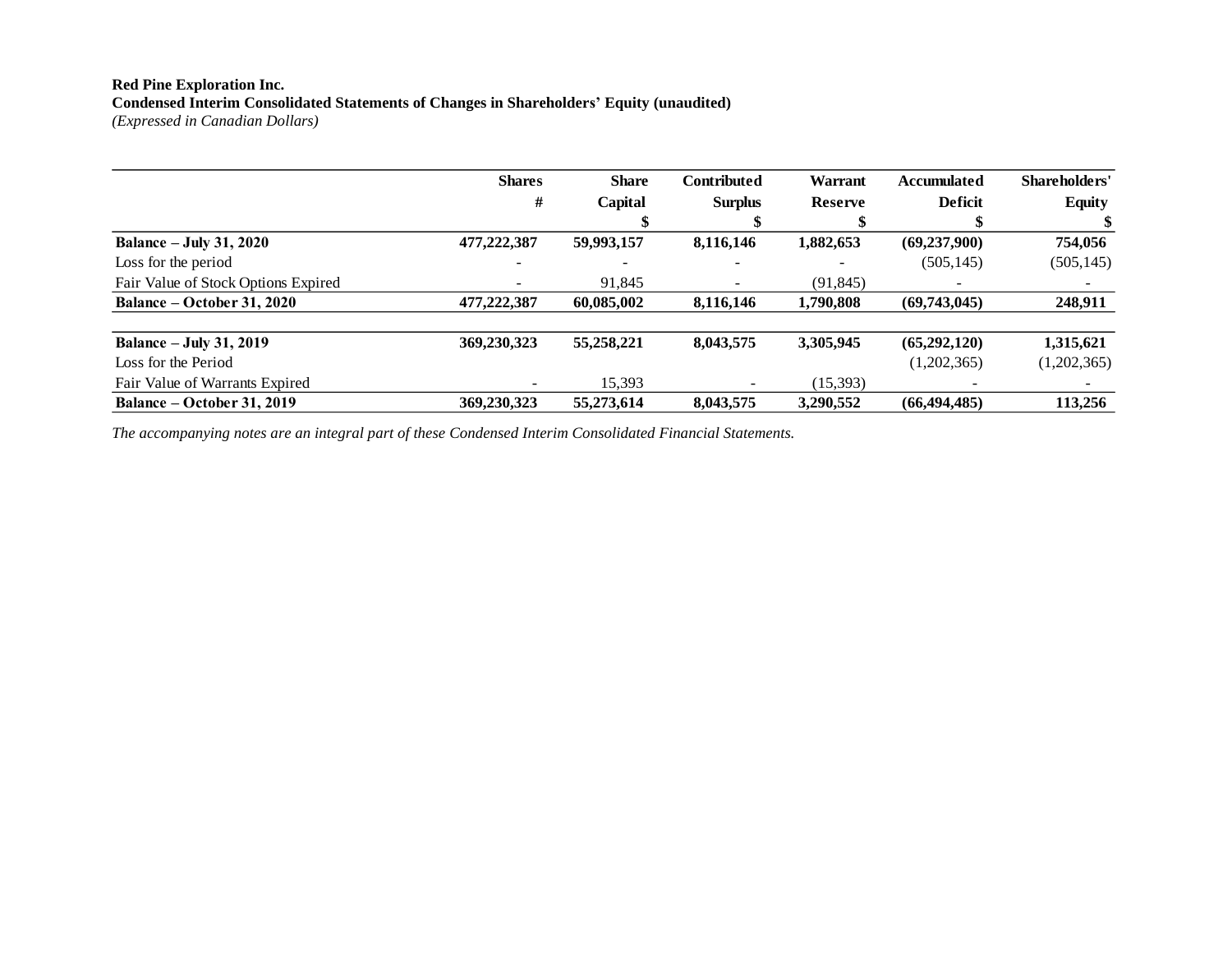### **1. Nature of Operations and Going Concern**

Red Pine Exploration Inc. (the "Company" or "Red Pine") was founded in 1936 under the laws of Ontario, Canada for the acquisition, exploration, and development of mining properties. The Company's head office and primary location of its registered records is 145 Wellington Street West, Suite 1001, Toronto, Ontario, M5J 1H8. The Company is currently in the exploration stage and has not commenced any commercial operations.

The accompanying Condensed Interim Consolidated Financial Statements have been prepared on the basis of a going concern, which contemplates the realization of assets and liquidation of liabilities in the normal course of business.

As at October 31, 2020, the Company had a working capital surplus of \$82,181 (July 31, 2020: surplus \$604,550) and an accumulated deficit of \$69,743,045 (July 31 2020: \$ 69,237,900). The Company had a net loss from operations for the three-month period ended October 31, 2020 of \$505,145 (October 31, 2019: \$1,202,365).

In assessing whether the going concern assumption is appropriate, management considers all available information about the future, which is at least, but not limited to, twelve months from the end of the reporting period. The Company's ability to continue operations and fund its mining interest expenditures is dependent on management's ability to secure additional financing. Management is actively pursuing such additional sources of financing, and while it has been successful in doing so in the past, there can be no assurance it will be able to do so in the future. The Company is currently in the exploration stage and has not commenced commercial operations. These conditions cast significant doubt about the Company's ability to continue as a going concern.

The Company's operations could be significantly adversely affected by the effects of a widespread global outbreak of a contagious disease, including the recent outbreak of respiratory illness caused by COVID-19. The Company cannot accurately predict the impact COVID-19 will have on its operations and the ability of others to meet their obligations with the Company, including uncertainties relating to the ultimate geographic spread of the virus, the severity of the disease, the duration of the outbreak, and the length of travel and quarantine restrictions imposed by governments of affected countries. In addition, a significant outbreak of contagious diseases in the human population could result in a widespread health crisis that could adversely affect the economies and financial markets of many countries, resulting in an economic downturn that could further affect the Company's operations and ability to finance its operations.

These Condensed Interim Consolidated Financial Statements do not give effect to adjustments that would be necessary should the Company be unable to continue as a going concern and therefore need to realize its assets and liquidate its liabilities and commitments in other than the normal course of business and at amounts different from those in the accompanying Condensed Interim Consolidated Financial Statements. Such adjustments could be material.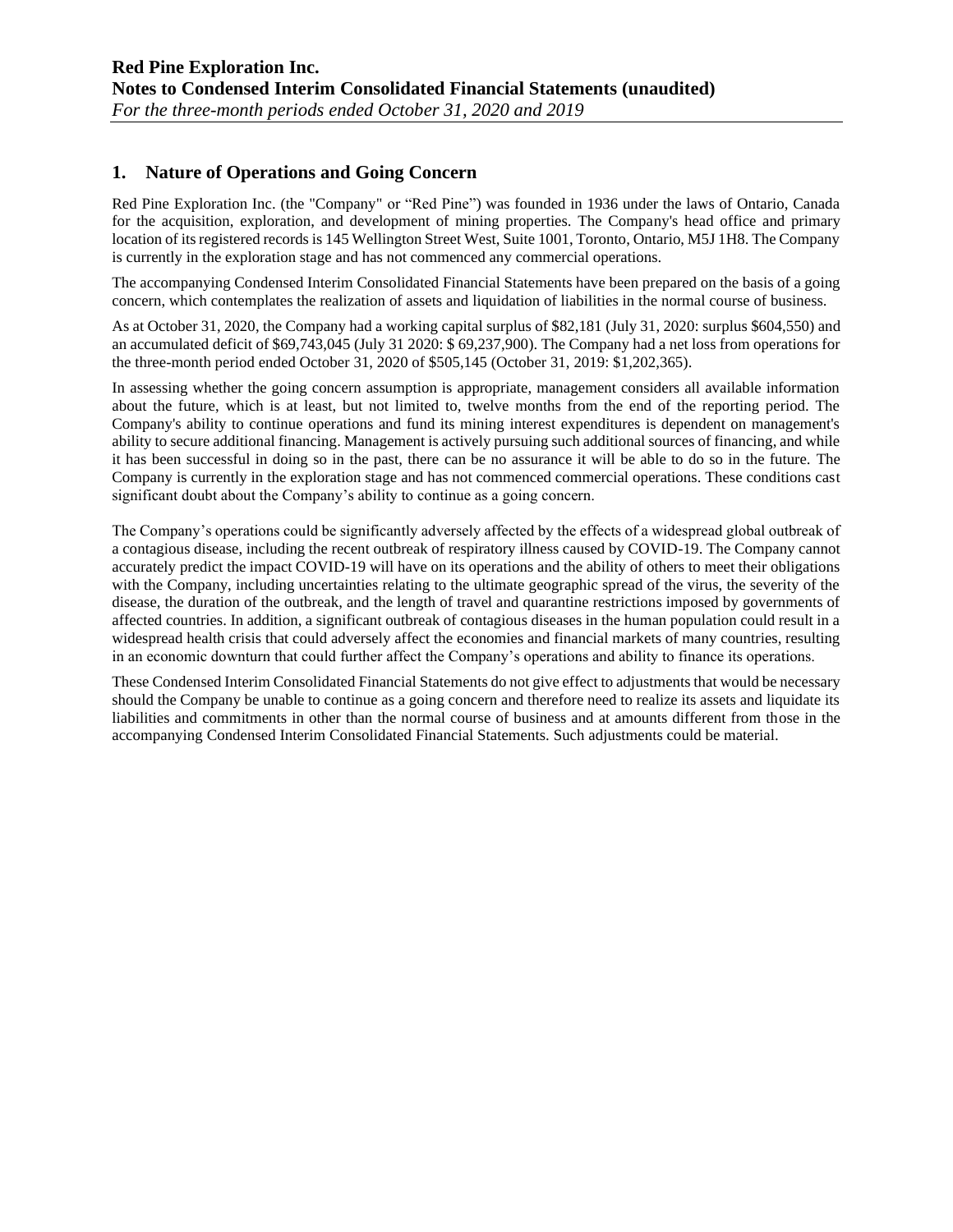## **2. Basis of Presentation**

#### *(a) Statement of compliance*

These condensed interim consolidated financial statements have been prepared in accordance and comply with International Accounting Standard 34 Interim Financial Reporting ("IAS 34") using accounting principles consistent with International Financial Reporting Standards ("IFRS") as issued by the International Accounting Standards Board ("IASB") and interpretations issued by the IFRS Interpretations Committee ("IFRIC"). The accounting policies adopted are consistent with those of the previous financial year and the corresponding interim reporting period. Furthermore, the information on accounting standards effective in future periods and not yet adopted remains unchanged from that disclosed in the annual financial statements.

These condensed interim consolidated financial statements were approved by the Board of Directors on December 18, 2020.

#### *(b) Basis of presentation*

These condensed interim consolidated financial statements do not include all of the information required for full annual consolidated financial statements and should be read in conjunction with the financial statements for the year ended July 31, 2020.

These condensed interim consolidated financial statements have been prepared on a historical cost basis except for certain financial instruments that have been measured at fair value. In addition, these condensed interim consolidated financial statements have been prepared using the accrual basis of accounting, except for cash flow information.

#### *(c) Basis of consolidation*

These condensed interim consolidated financial statements include the accounts of the Company and its wholly-owned subsidiary Augustine Ventures Inc. All intercompany balances and transactions have been eliminated.

#### *(d) Significant accounting judgements and estimates*

The preparation of these condensed interim consolidated financial statements requires management to make estimates and assumptions that affect the reported amounts of assets and liabilities at the date of the condensed interim consolidated financial statements and reported amounts of expenses during the reporting period.

Actual outcomes could differ from these estimates. The condensed interim consolidated financial statements include estimates which, by their nature, are uncertain. The impacts of such estimates are pervasive throughout the interim condensed consolidated financial statements, and may require accounting adjustments based on future occurrences. Revisions to accounting estimates are recognized in the period in which the estimate is revised and also in future periods when the revision affects both current and future periods. Significant accounting judgments, estimates and underlying assumptions are reviewed on an ongoing basis.

Significant assumptions about the future and other sources of estimation uncertainty that management has made at the end of the reporting period, that could have an effect on the amounts recognized in the interim condensed consolidated financial statements relate to the following:

#### *Going concern*

The preparation of the condensed interim consolidated financial statements requires management to make judgments regarding the going concern of the Company (note 1).

#### *Share-based compensation*

Estimating fair value for granted stock options requires determining the most appropriate valuation model which is dependent on the terms and conditions of the grant. This estimate also requires determining the most appropriate inputs to the valuation model including the expected life of the option, volatility, dividend yield, and rate of forfeitures and making assumptions about them. The value of the share-based payment expense along with the assumptions and model used for estimating fair value for share-based compensation transactions are disclosed in Note 8.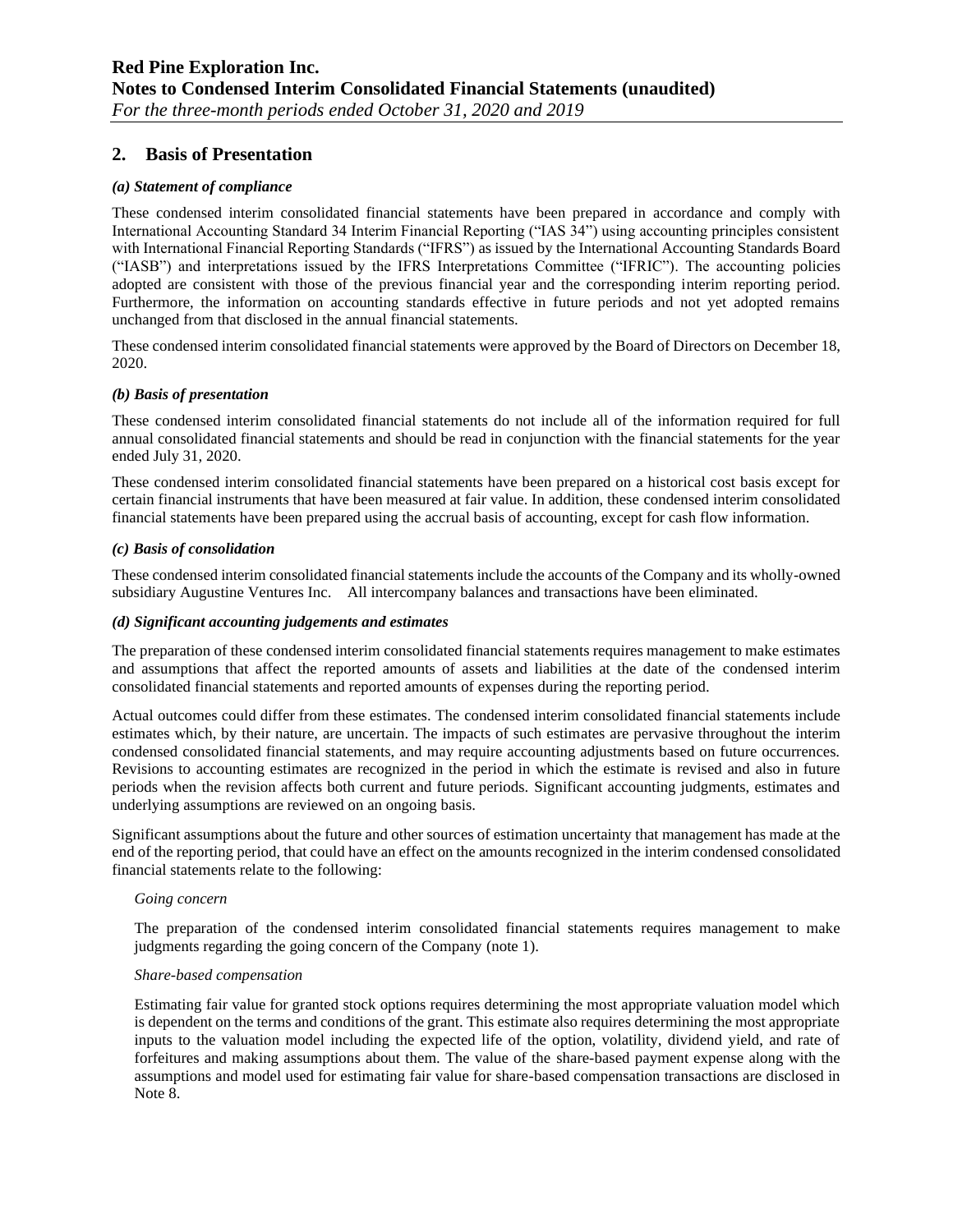### **2. Basis of Presentation (continued)**

#### *(d) Significant accounting judgements and estimates (continued)*

*Deferred Flow-Through Premium and Flow-Through Provision Estimates*

The assumptions and calculations used for estimating the value attributed to the flow-through premiums on flowthrough financings and flow-through provisions as disclosed in Notes 7 and 8.

### **3. Software and Leasehold Improvements**

The following table sets out the changes to the carrying value of software licenses and leasehold improvements:

|                                 | <b>S</b> of tware | Leasehold           |
|---------------------------------|-------------------|---------------------|
|                                 | <b>Licenses</b>   | <b>Improvements</b> |
| Balance July 31, 2019           | 18,204            | 86,297              |
| Additions                       |                   | $-4.794$            |
| Amortization                    |                   |                     |
| <b>Balance October 31, 2019</b> | 18,204            | 81,503              |
| Balance July 31, 2020           | 18,204            | 28,769              |
| Additions                       |                   |                     |
| Amortization                    |                   |                     |
| <b>Balance October 31, 2020</b> | 18,204            | 28,769              |

#### **4. Right of Use and Lease Liability**

|                           | Three-month  | Three-month  |
|---------------------------|--------------|--------------|
|                           | period ended | period ended |
|                           | October 31,  | October 31,  |
|                           | 2020         | 2019         |
|                           | \$           | \$           |
| <b>Right of use asset</b> |              |              |
| <b>Balance</b> , opening  | 328,660      | 420,206      |
| Amortization              | (24, 028)    |              |
| <b>Balance</b>            | 304,632      | 420,206      |
| <b>Lease liability</b>    |              |              |
| Balance, opening          | 300,528      | 385,964      |
| <b>Lease accretion</b>    | 5,300        |              |
| Lease payments            | (27, 604)    |              |
| <b>Balance, closing</b>   | 278,224      | 385,964      |
| <b>Current portion</b>    | (93,350)     | (92, 342)    |
| Long term portion         | 184.874      | 293.622      |

On December 12, 2016, the Company signed an office space lease agreement for office space located at 145 Wellington Street West for seven (7) years from January 1, 2017 to December 31, 2023. The Company has a prepaid rent deposit totaling \$41,579, which is included in the right of use asset and amortized over the term of the lease.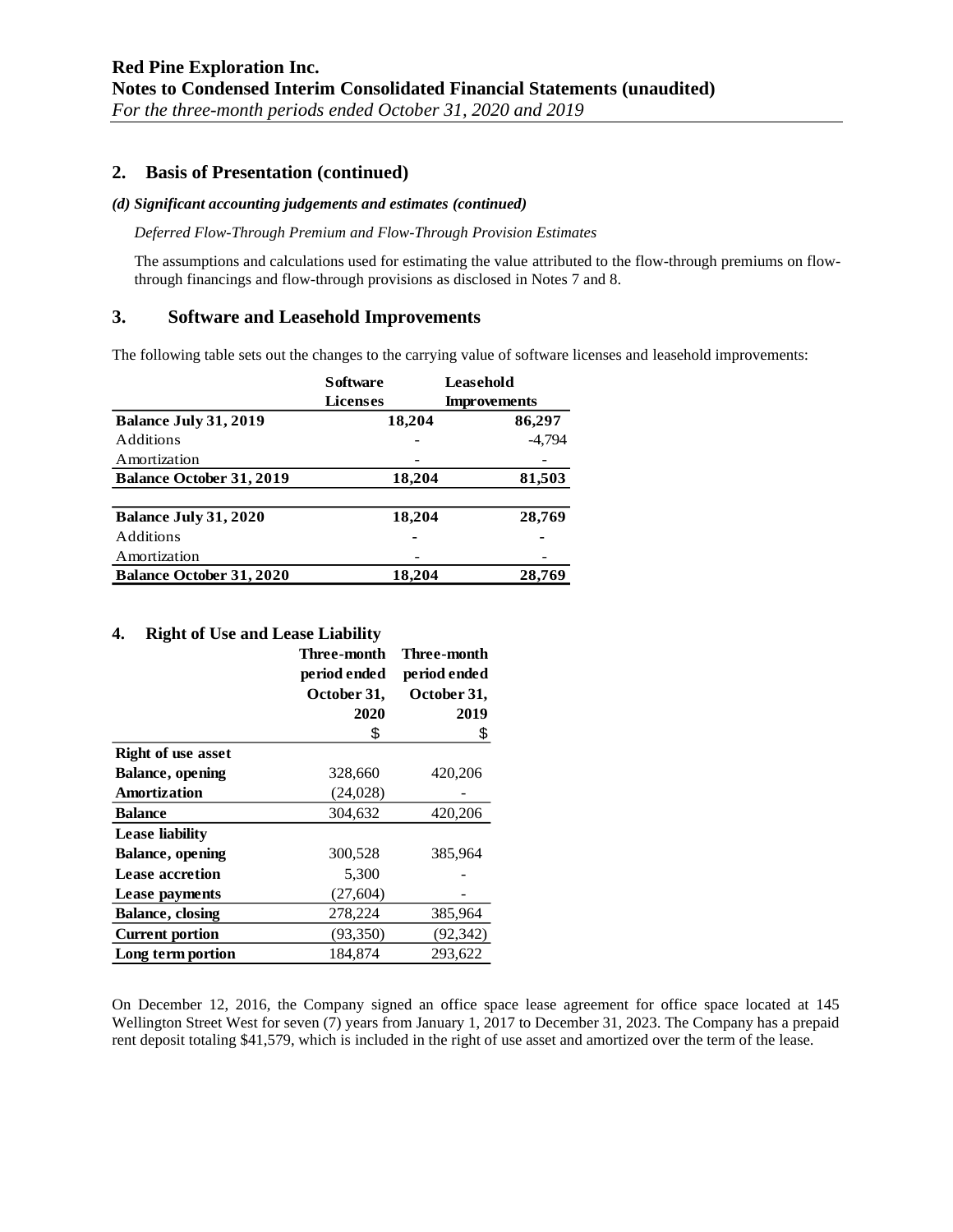### **5. Mineral Properties**

The Company has ownership interests in the several exploration projects. The Wawa Gold Project is the primary focus of exploration.

The following table summarizes the cumulative exploration and evaluation expenditures the Company has incurred on its mineral properties. The Wawa Gold property expenditures includes all amounts incurred by the joint-venture prior to any prorated recovery from the joint-venture partners.

|                                   |                           | Cavenne         | Other             |                         |
|-----------------------------------|---------------------------|-----------------|-------------------|-------------------------|
|                                   | <b>Wawa Gold Property</b> | <b>Property</b> | <b>Properties</b> | <b>Total Properties</b> |
|                                   |                           |                 |                   | \$                      |
| <b>Balance July 31, 2019</b>      | 40,400,986                | 6,137,686       | 8,482,174         | 55,020,846              |
| Property Acquisiton Costs         |                           |                 |                   |                         |
| <b>Exploration Expenditures</b>   | 1,012,174                 |                 |                   | 1,012,174               |
| <b>Balance – October 31, 2019</b> | 41,413,160                | 6,137,686       | 8,482,174         | 56,033,020              |
| <b>Property Acquisiton Costs</b>  | 223,947                   |                 |                   | 223,947                 |
| <b>Exploration Expenditures</b>   | 1,826,679                 |                 |                   | 1,826,679               |
| <b>Balance – July 31, 2020</b>    | 43,463,786                | 6,137,686       | 8,482,174         | 58,083,646              |
| <b>Property Acquisition Costs</b> |                           |                 |                   |                         |
| <b>Exploration Expenditures</b>   | 384,833                   |                 |                   | 384,833                 |
| Balance – October 31, 2020        | 43,848,619                | 6,137,686       | 8,482,174         | 58,468,479              |

During the three-month period ended October 31, 2020:

- a) The Company incurred total acquisition, exploration and evaluation expenditures of \$384,833 on the Wawa Gold property for the three month period ended October 31, 2020 (2019: \$1,012,174).
- b) During the period ended October 31, 2020, the Company's joint venture partner on the Wawa Gold Project, Citibar L.P. ("Citibar") did not participate in its share of contributions. Citabar's participating interest in the project will be decreased proportionately based on a predetermined formula for its non-participation in its share of contributions down to a minimum of 25% at which point further provisions are triggered to account for their non-contribution. Their interest will be diluted further from the current 34.5% ownership interest as at July 31, 2020.

#### **Wawa Gold Project**

As at October 31, 2020, the Wawa Gold property consisted of 34 unpatented and mining claims and 164 patented and leased mining claims totaling 5,582 contiguous hectares and hosts several past producing mines. The project area is located approximately 2 kilometres east of the Town of Wawa in northern Ontario.

On August 7, 2015, the Company met the conditions to earn its initial 30% interest in the underlying joint venture (the "Wawa Gold JV"), which was owned 30% by Augustine and 40% by Citabar, whereby the Company became the operating manager of the JV. In the fall of 2015, all 34 unpatented mining claims were transferred to a 30/30/40 shared holding to reflect the satisfied earn in agreement. As operating manager:

- a) The Company is entitled to receive project management fees from the JV partners.
- b) The Company shall be reimbursed periodically by the JV partners on a pro rata basis for all exploration expenditures incurred for the benefit of the joint-venture, which are recognized as a reduction of exploration expenditures when invoiced to the JV partners.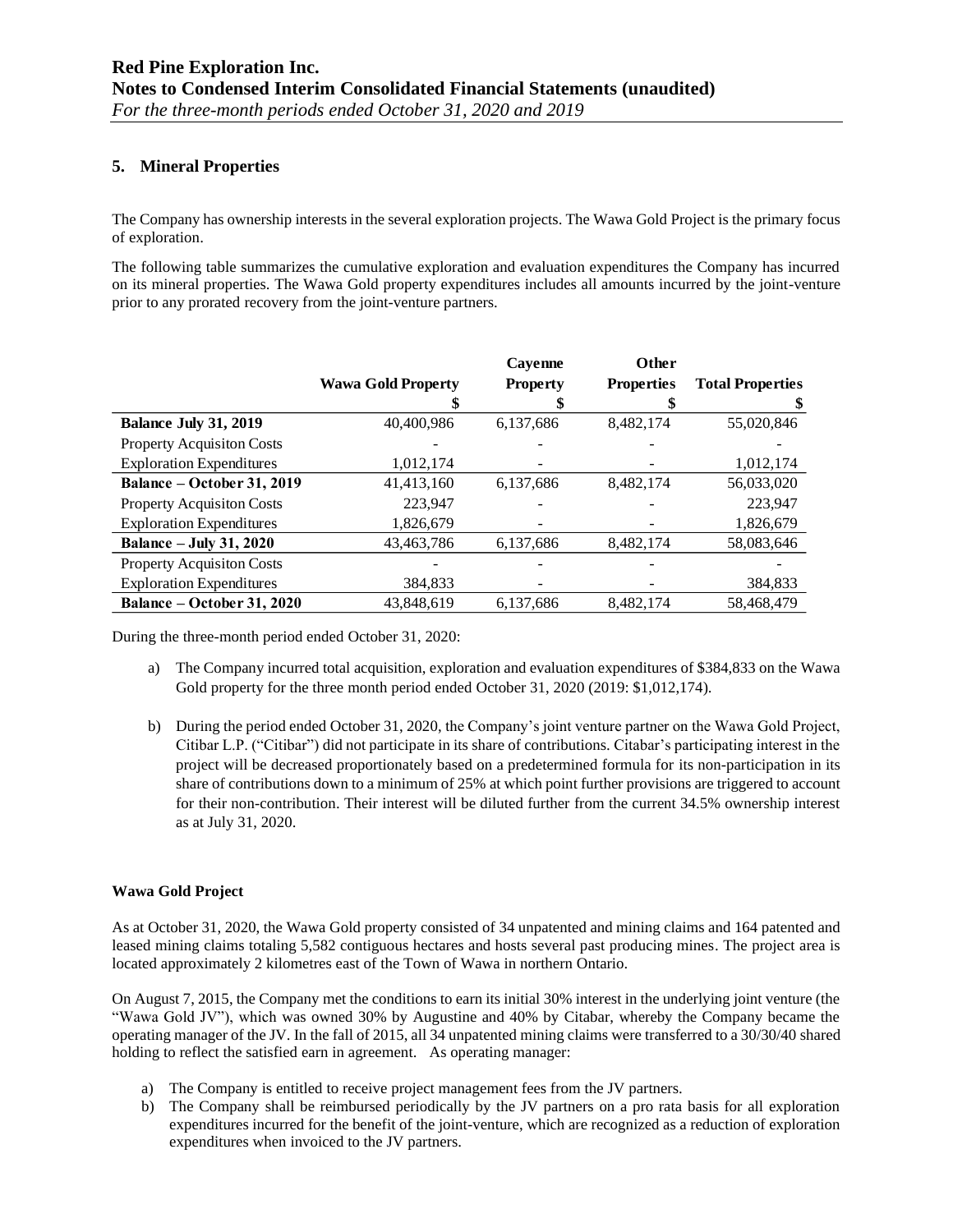On February 3, 2017, the Company completed a plan of arrangement whereby Augustine became a wholly-owned subsidiary resulting in an increase in the ownership to 60% of the Wawa Gold Property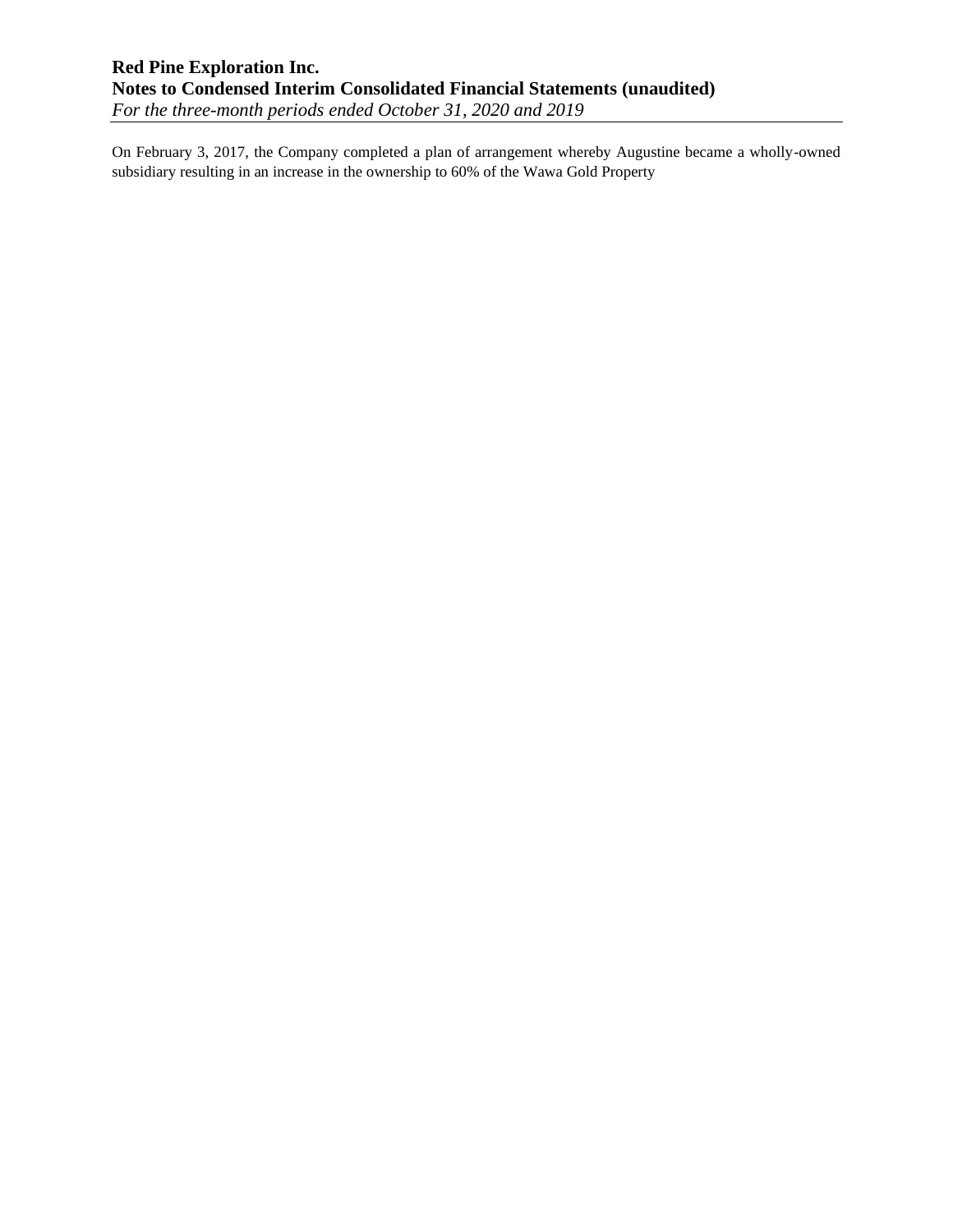### **5**. **Mineral Properties (continued)**

#### **Cayenne Property**

The Cayenne property consisted of 2 unpatented claims (2 claim units) and 1 lease (62.67 ha) in Genoa Township located approximately 110 kilometers southwest of Timmins, Ontario. The Company owns 100% of the property.

#### **Algoma-Talisman Property**

The Company has a 100% interest in an Ministry of Natural Resources Ontario patented land package covering approximately 65 square kilometers of fee simple patented mineral rights in Coppell and Newton Townships of the Porcupine Mining Division of Northern Ontario located approximately 110 km southwest of Timmins, Ontario.

#### **Mortimer Property**

The Company has a 100% interest in a block of 12 contiguous unpatented mining claims covering approximately 2.3 square kilometers in the Dore Township approximately 110 km southwest of Timmins, Ontario. The previous owners retain NSRs ranging between 0.2% and 2% on certain claims and the Company has the option to purchase a portion of these NSRs for various cash payments as specified in the original purchase agreements.

#### **Mount Logano Property**

The Company held a 100% interest in 1 unpatented mining claim (3 claim units) located approximately 11 km east of the Dome mine in Timmins, Ontario. The claim is subject to a 3% NSR for gold and a 2% NSR for other minerals mined in the Mt. Logano Property. The Company has the right at any time to buy back 50% of the NSR (or 1.50% NSR for gold and 1.00% NSR for all other minerals) for the sum of \$3,000,000.

#### **Moffatt Property**

The Company has a 100% interest in 4 unpatented mining claims covering 704 hectares located approximately 10 km northwest of Atikokan, Ontario.

#### **Net Smelter Royalties**

The Company retains a 1.5% Net Smelter Return ("NSR") on approximately 75 square kilometers of claims 20 km east of Goldcorp's Borden Gold project near Chapleau, Ontario. The underlying property package was sold to Probe Mines Ltd. in November 2012.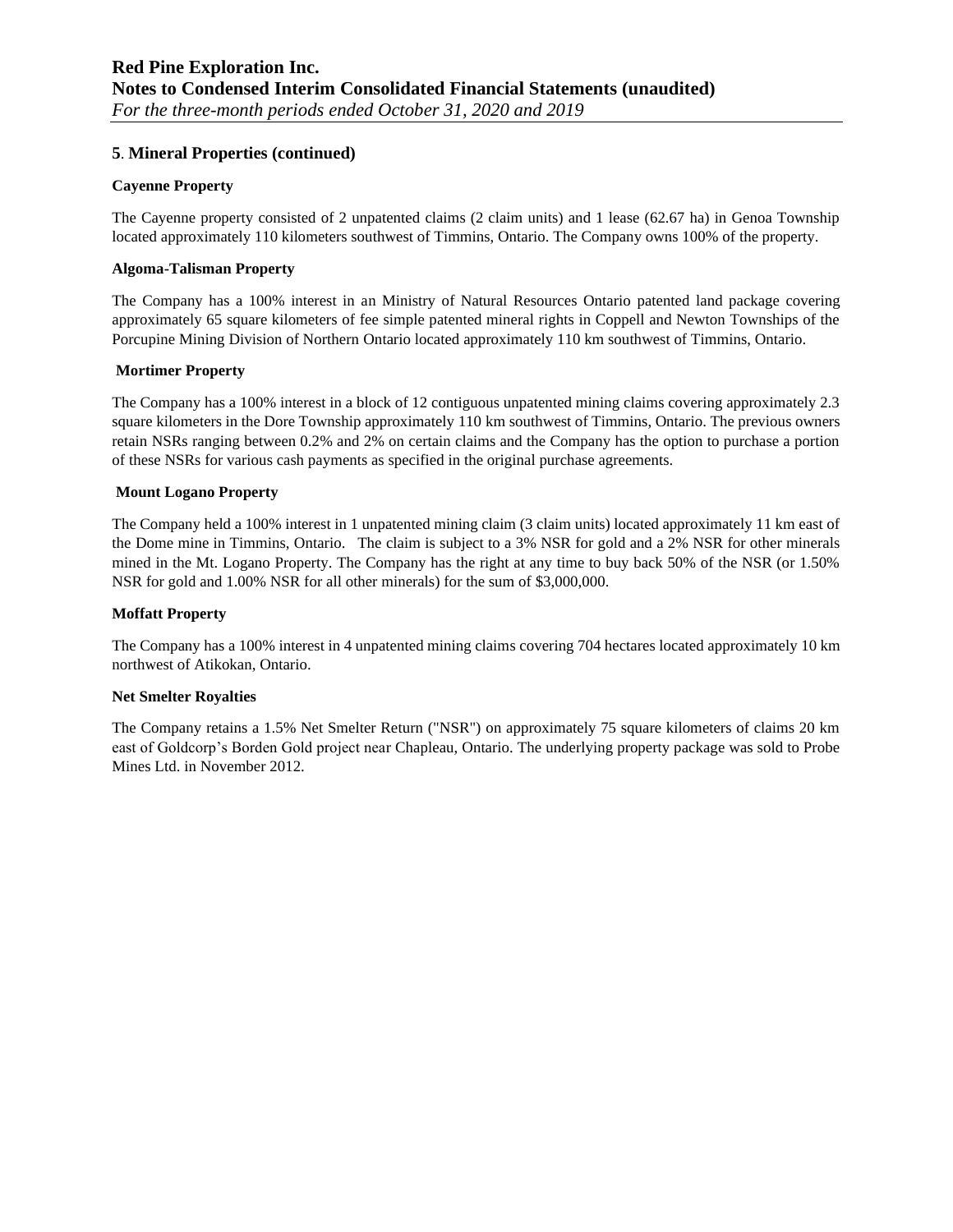## **6. Related Party Transactions and Balances**

Related parties as defined by IAS 24 *Related Party Disclosures* include the members of the Board of Directors, key management personnel and any companies controlled by these individuals. Key management personnel include those persons having authority and responsibility for planning, directing and controlling activities of the Company. Key management personnel for the Company consist of the CEO and CFO.

|                           | Three months ended October 31, |            |  |
|---------------------------|--------------------------------|------------|--|
|                           | 2020<br>S                      | 2019<br>\$ |  |
| Short term benefits $(1)$ | 35,750                         | 84,795     |  |
| Share based payments (2)  |                                |            |  |
|                           | 35,750                         | 84.795     |  |

(1) Includes salary and professional fees.

(2) Represents the expense of stock options vested during the period

As of October 31, 2020, the following related party balances were outstanding:

Included in amounts receivable is an amount of \$74,963 (October 31, 2019, amount receivable: \$127,778) related to exploration, rent and general & administrative charges from companies under common management. The Companies share the services of certain senior officers along with other administrative services including office rental.

Insiders of the Company acquired a total of 5,546,427 units in the financing that closed December 31, 2019.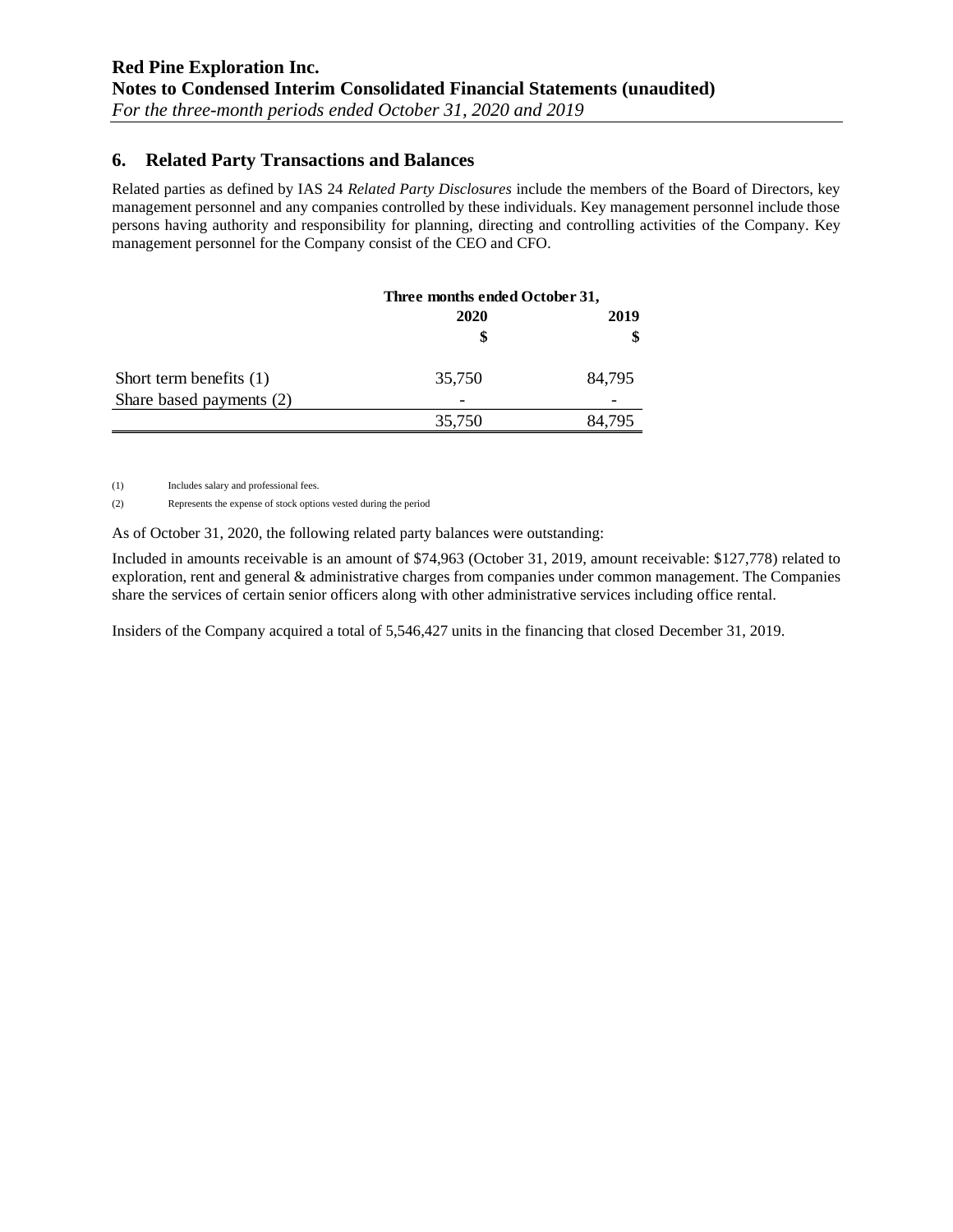## **7. Provision for Flow-Through Shares**

During the year ended July 31, 2015, the Company recorded a contingent provision of \$200,000 to recognize the obligation to flow-through subscribers of the 2011 series, which was calculated using a 35% combined rate applied against the estimated CEE shortfall.

Based on the results of a CRA audit completed in March 2016 of qualified CEEs incurred during the years ended December 31, 2011 and 2012, it was determined there was a shortfall of \$227,592 and \$526,743 for the 2011 and 2012 F/T series, respectively. As a result, the total provisions for the obligations to flow-through subscribers were increased by \$64,000 during the year ended July 31, 2016.

The following table sets out the changes to the provision for the obligation to flow-through subscribers:

| <b>Financing Series</b>                         | 2010 F/T Series<br>with CEE<br><b>Commitments to the</b><br><b>Calendar Year</b><br>Ending<br>December 31, 2011<br>\$ | 2011 F/T Series<br>with CEE<br><b>Commitments to the</b><br><b>Calendar Year</b><br>Ending<br>December 31, 2012<br>\$ | <b>Total</b><br><b>Provision</b> |
|-------------------------------------------------|-----------------------------------------------------------------------------------------------------------------------|-----------------------------------------------------------------------------------------------------------------------|----------------------------------|
| Balance – October 31, 2019 and July<br>31, 2020 | 42,429                                                                                                                | 68,447                                                                                                                | 110,876                          |
| Change in flow-through provision                | (10, 405)                                                                                                             | (16,785)                                                                                                              | (27,190)                         |
| <b>Balance – October 31, 2020</b>               | 32,024                                                                                                                | 51,662                                                                                                                | 83,686                           |

During the three-month period ended October 31, 2020 and 2019, \$nil settlements occurred.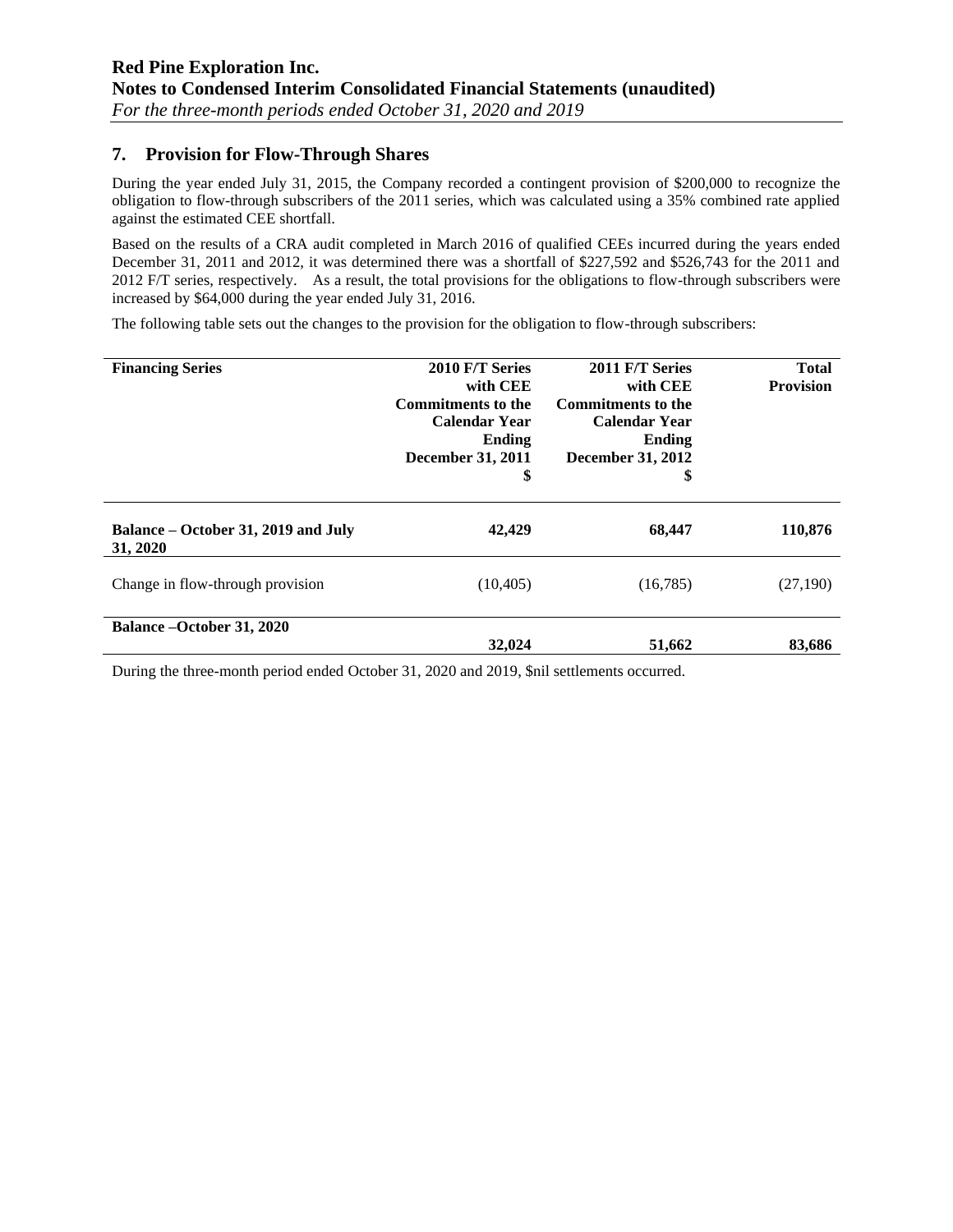### **8. Share Capital**

#### *a) Common Shares*

The authorized share capital consists of an unlimited number of common shares. The common shares have no par value. As at October 31, 2020, the Company had 477,222,387 issued and outstanding common shares (July 31, 2019: 369,230,322). All issued and outstanding common shares are fully paid.

On December 31, 2019 the Company sold an aggregate of (i) 25,892,850 units (the "FT Units") comprised of one "flow-through" common share (a "FT Share") of the Company and one-half of one non-flow-through common share purchase warrant (each whole warrant, a "Warrant") at a price of C\$0.035 per FT Unit for gross proceeds of C\$906,250 and (ii) 82,099,214 non-flow-through units of the Company (the "Non-FT Units" and together with the FT Units, the "Securities") with each Non-FT Unit being comprised of one common share (issued on a non-"flow-through" basis) and one whole Warrant, at a price of C\$0.035 per Non-FT Unit for gross proceeds of C\$2,873,472, for aggregate gross proceeds to Red Pine in the Offering of C\$3,779,722. Each whole Warrant is exercisable to acquire one common share at a price of C\$0.05 per share for a period of 24 months following the closing date of the Offering. Each FT Share partially comprising the FT Units has been issued on a "flow-through" basis within. A total of 95,045,639 warrants were issued with an estimated value of \$532,256 using Black-Scholes model with the following assumptions: riskfree rate, 2.01%, dividend yield 0%, expected volatility of 47.82% and an expected life of 2 years. In connection with the financing, the Company issued 6,479,523 compensation options to the agent. Each agent compensation option is exercisable to acquire one Non-FT Unit at a price of C\$0.05 per unit for a period of 24 months. The agent consideration options had an estimated value of \$72,571 using Black-Scholes model with the following assumptions: risk-free rate, 2.01%, dividend yield 0%, expected volatility of 47.82% and an expected life of 2 years. The value of the flow-through share premium was \$72,500 and share issuance costs were \$323,008.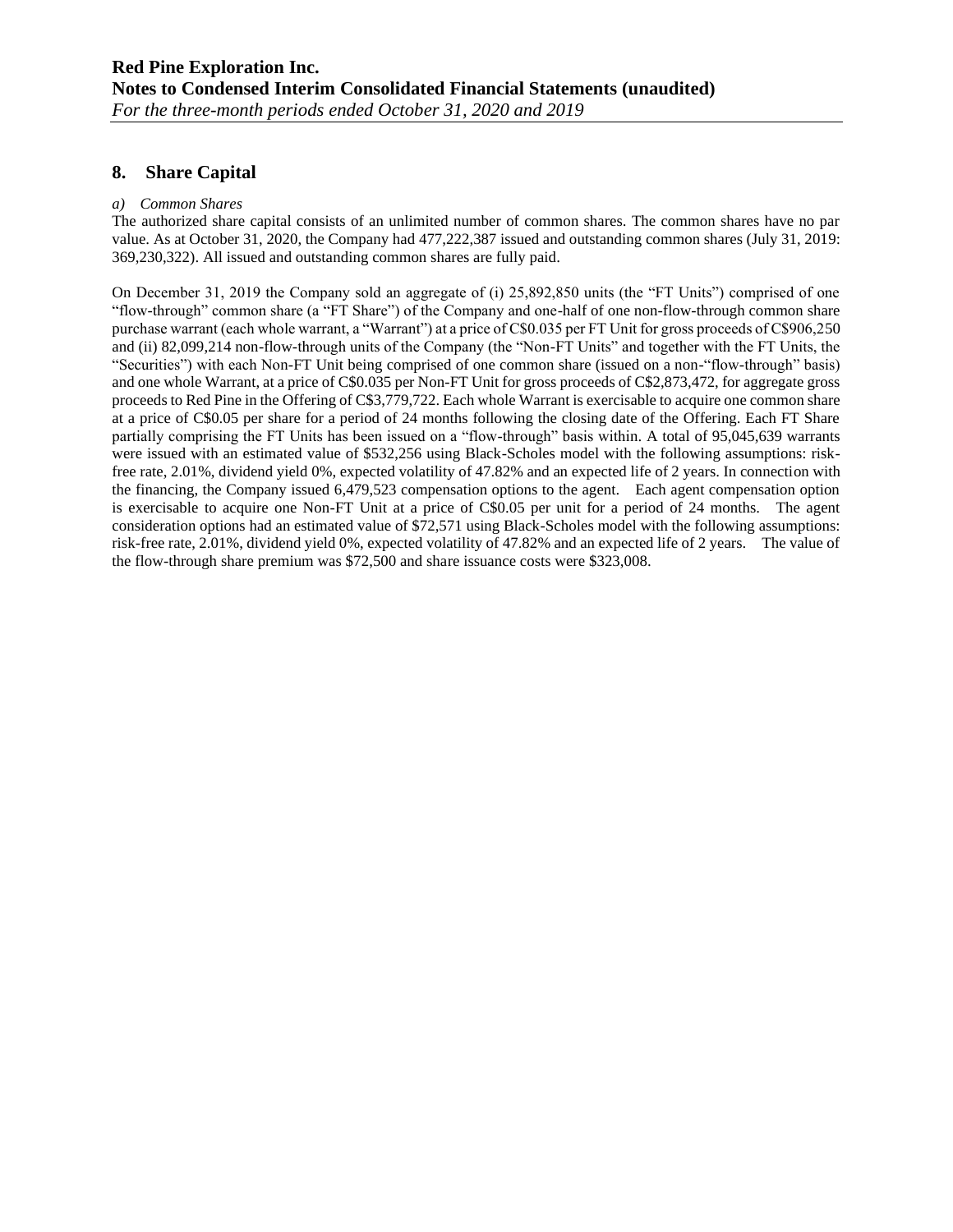## **8. Share Capital (continued)**

#### *(b) Stock Options*

The Company has a stock option plan (the "Plan") pursuant to which the Company's Board of Directors may grant incentive stock options to directors, officers, employees and consultants at the discretion of the Board of Directors. The exercise price and vesting period of any option is fixed by the Board of Directors on the date of grant, in accordance with applicable stock exchange or other regulatory requirements, if applicable. The maximum aggregate number of common shares under option at any time under the Plan cannot exceed 10% of the issued shares.

All outstanding stock options vested immediately upon issuance.

The following schedule details stock options outstanding as at October 31, 2020:

| <b>Expiry</b>             | <b>Exercise</b> | Outstanding      | <b>Remaining life</b> |
|---------------------------|-----------------|------------------|-----------------------|
|                           | <b>Price</b>    | October 31, 2020 | (years)               |
| April 5, 2021             | 0.080           | 150,000          | 0.43                  |
| April 6, 2022             | 0.120           | 2,475,000        | 1.43                  |
| April 11, 2022            | 0.120           | 3,420,000        | 1.44                  |
| February 9, 2021          | 0.070           | 300,000          | 0.28                  |
| August 10, 2023           | 0.060           | 2,650,000        | 2.78                  |
| June 20, 2022             | 0.060           | 6,312,500        | 1.64                  |
| December 31, 2021         | 0.050           | 6,479,523        | 1.17                  |
| Balance, October 31, 2020 | 0.074           | 21,787,023       | 1.55                  |

Below is a summary of changes to stock options for the period ended October 31, 2020:

|                               |               | Weighted       |
|-------------------------------|---------------|----------------|
|                               |               | average        |
|                               | <b>Number</b> | exercise price |
| Outstanding, July 31, 2020    | 23,662,023    | 0.072<br>\$    |
| <b>Granted</b>                |               |                |
| <b>Exercised</b>              |               |                |
| <b>Expired</b>                | (1,875,000)   | (0.055)        |
| Outstanding, October 31, 2020 | 21,787,023    | \$<br>0.074    |

Below is a summary of changes to stock options for the period ended October 31, 2019:

|                               |               | Weighted       |
|-------------------------------|---------------|----------------|
|                               |               | average        |
|                               | <b>Number</b> | exercise price |
| Outstanding, July 31, 2019    | 18,262,500    | 0.072<br>S     |
| <b>Granted</b>                |               |                |
| <b>Exercised</b>              |               |                |
| <b>Expired</b>                |               |                |
| Outstanding, October 31, 2019 | 18,262,500    | S<br>0.072     |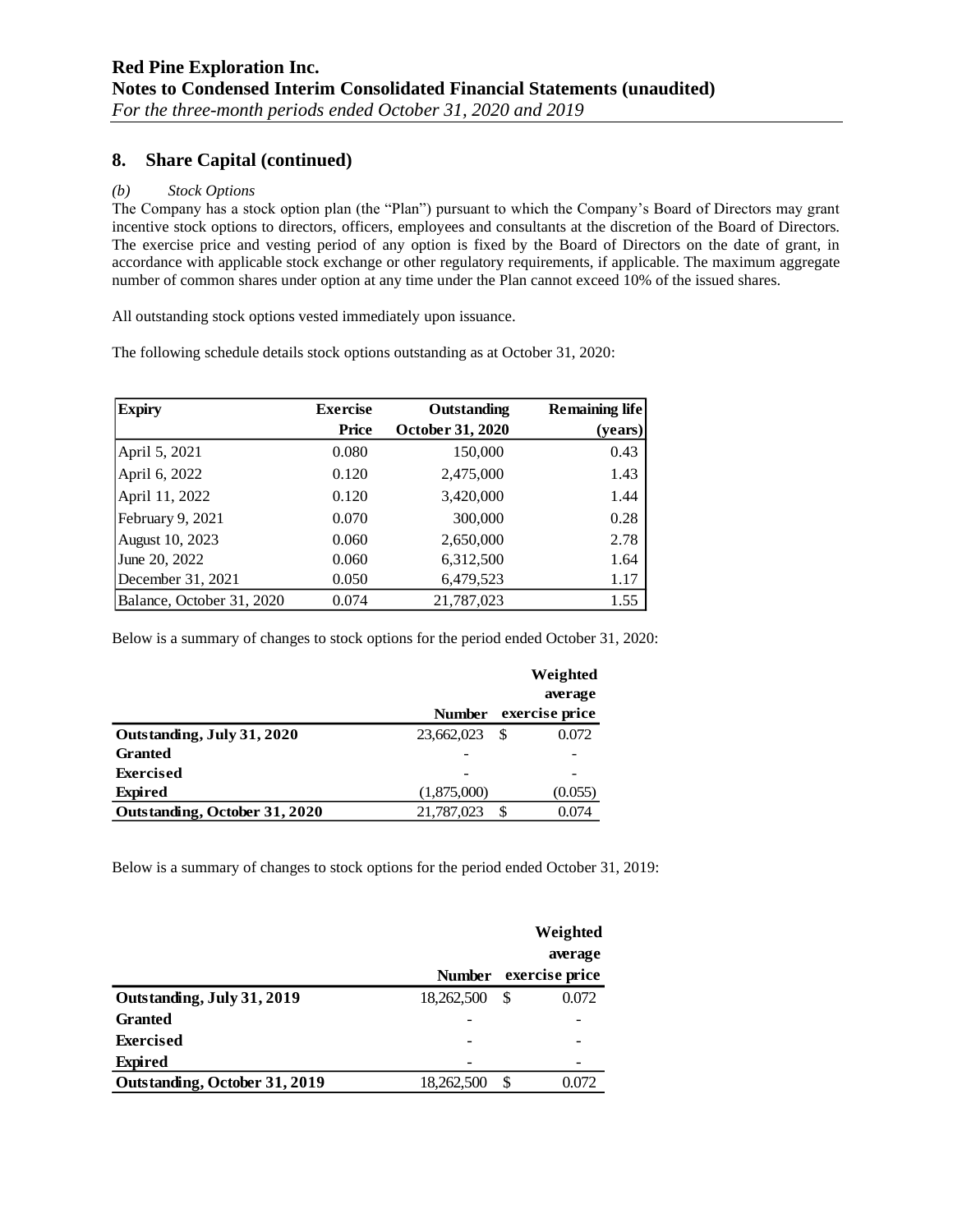# **8. Share Capital (Continued)**

| <b>Expiry</b>             | <b>Exercise</b> |             | <b>Remaining life</b> |
|---------------------------|-----------------|-------------|-----------------------|
|                           | Price           | Outstanding | (years)               |
| December 29, 2020         | 0.150           | 12,360,000  | 0.16                  |
| December 29, 2020         | 0.105           | 1,014,000   | 0.16                  |
| December 19, 2020         | 0.075           | 2,380,000   | 0.13                  |
| December 20, 2020         | 0.075           | 6,170,000   | 0.14                  |
| December 21, 2020         | 0.075           | 5,200,000   | 0.14                  |
| December 28, 2020         | 0.075           | 4,940,000   | 0.16                  |
| February 11, 2021         | 0.075           | 500,000     | 0.28                  |
| December 12, 2020         | 0.050           | 105,000     | 0.12                  |
| December 12, 2020         | 0.050           | 910,000     | 0.12                  |
| December 19, 2020         | 0.050           | 7,000       | 0.13                  |
| December 19, 2020         | 0.050           | 32,200      | 0.13                  |
| December 7, 2020          | 0.050           | 163,800     | 0.10                  |
| December 12, 2020         | 0.050           | 70,000      | 0.12                  |
| December 31, 2021         | 0.050           | 95,045,639  | 1.17                  |
| Balance, October 31, 2020 | 0.064           | 128,897,639 | 0.90                  |

The following is a continuity schedule for the warrants outstanding as at October 31, 2020:

Below is a summary of changes to warrants for the period ended October 31, 2020:

|                               |               | Weighted       |
|-------------------------------|---------------|----------------|
|                               |               | average        |
|                               | <b>Number</b> | exercise price |
| Outstanding, July 31, 2020    | 128,897,639   | 0.06<br>S      |
| <b>Granted</b>                |               |                |
| <b>Exercised</b>              |               |                |
| <b>Expired</b>                |               |                |
| Outstanding, October 31, 2020 | 128,897,639   | S<br>0.06      |

Below is a summary of changes to warrants for the period ended October 31, 2019:

|                               |               | Weighted       |
|-------------------------------|---------------|----------------|
|                               |               | average        |
|                               | <b>Number</b> | exercise price |
| Outstanding, July 31, 2019    | 70.409.933    | 0.06<br>-S     |
| <b>Granted</b>                |               |                |
| <b>Exercised</b>              |               |                |
| <b>Expired</b>                | (121,600)     | 0.07           |
| Outstanding, October 31, 2019 | 70,288,333    | S.<br>0.06     |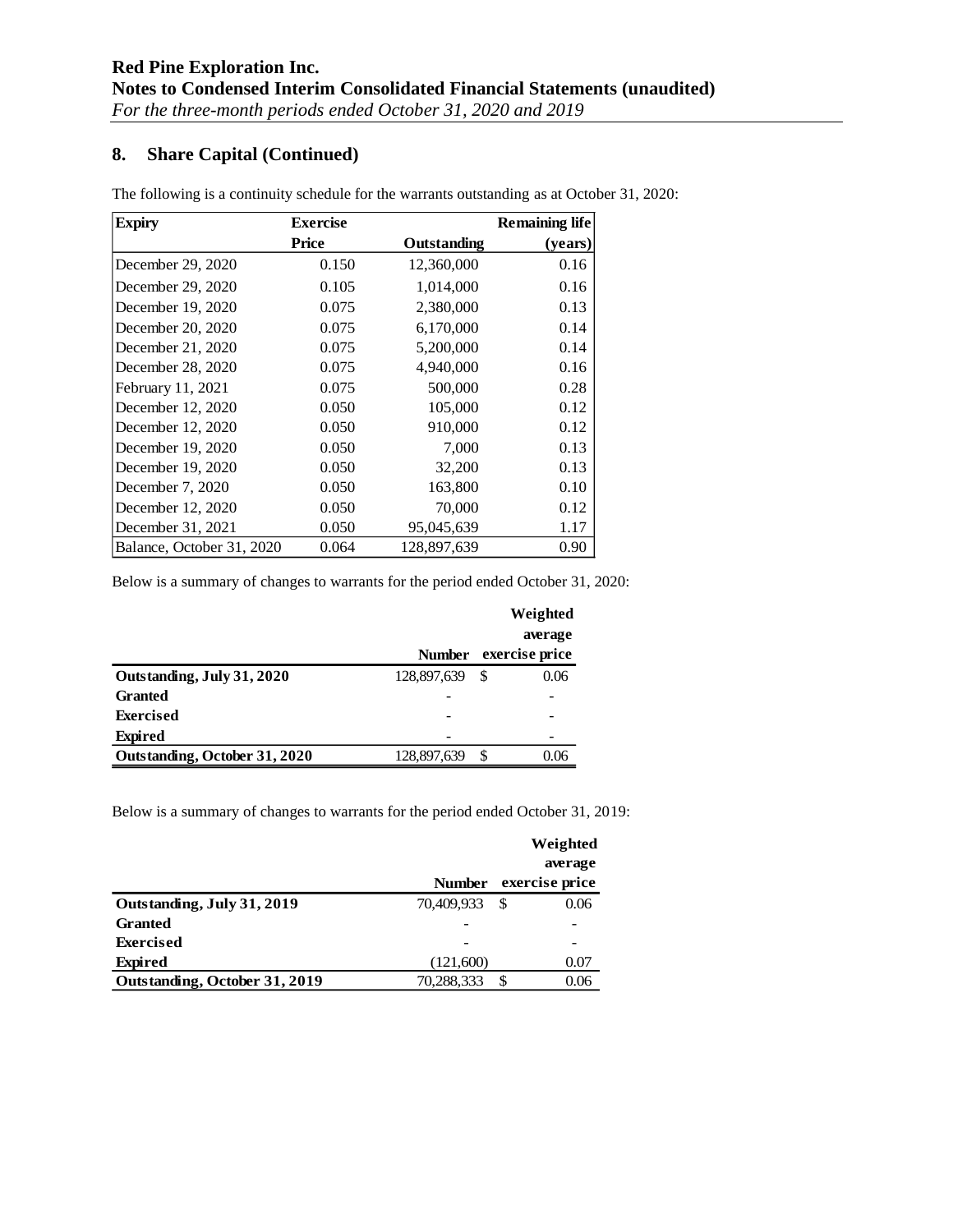## **9. Commitments**

#### **(a) Lease and Sublease Commitments**

The Company had an office space lease agreement located at 141 Adelaide Street West from August 15, 2014 to August 14, 2019 and signed a sublease agreement with a third-party tenant whereby the Company received sublease payments for the period from March 1, 2015 to March 1, 2020. The sublease payments are recognized as a reduction of General and Administrative expenses on the Condensed Interim Consolidated Statements of Loss and Comprehensive Loss. A security deposit totalling \$17,281 representing the last months rent was received from the subtenant and was reported as a long-term liability on the Condensed Interim Consolidated Statements of Financial Position. As the sublease agreement has now expired, the rental deposit repaid representing the last months rent.

#### **(b) Flow through shares**

The Company committed to incur, on a best-efforts basis, by December 31, 2020, \$906,250 in qualifying resource expenditures pursuant to a private placement for which flow-through proceeds have been received. The Company filed its renunciation forms in December 2019. As at October 31, 2020, the Company had incurred its expenditure commitment.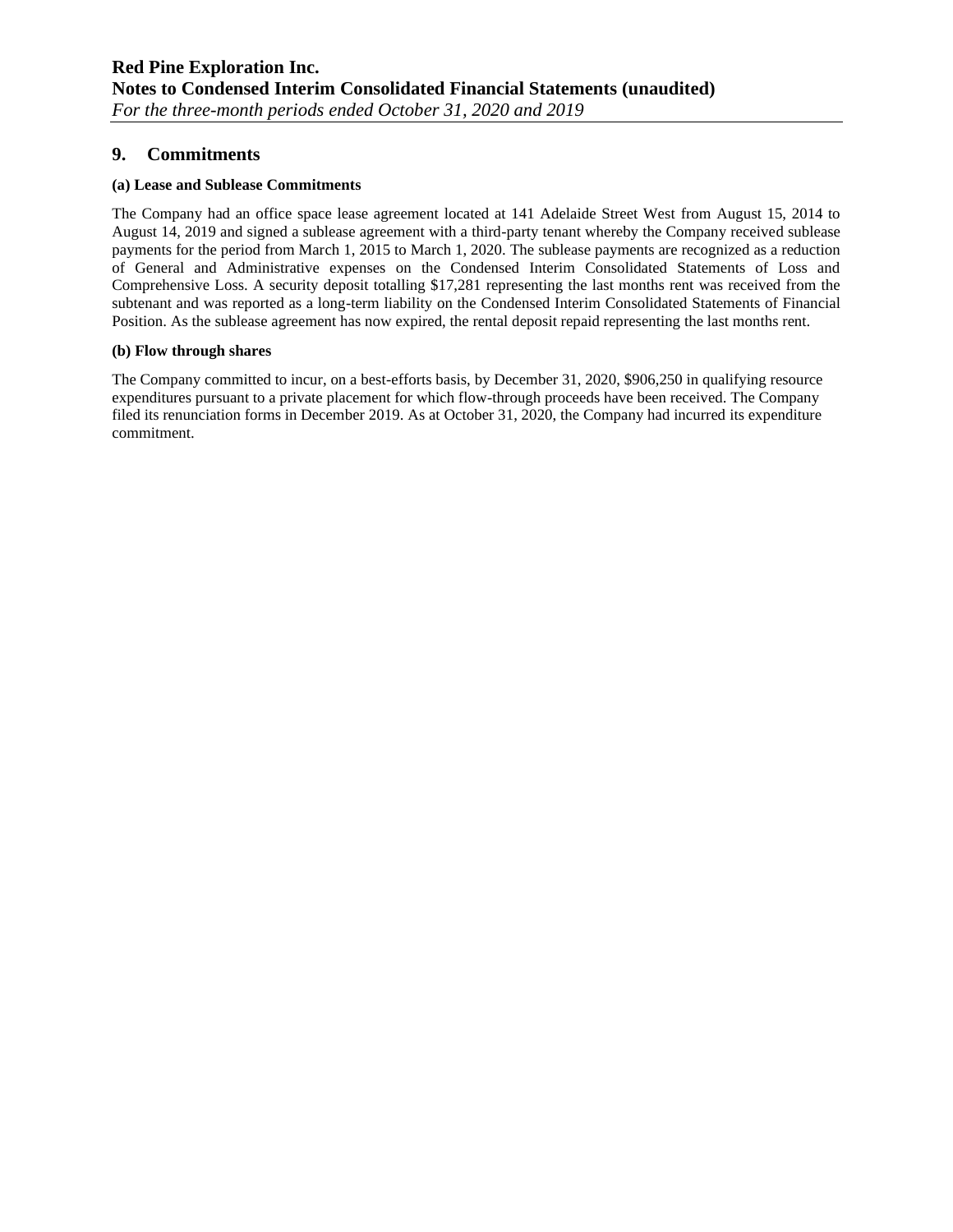## **10. Capital Management**

As at October 31, 2020, the Company had a working capital surplus of \$82,181 (July 31, 2020: surplus \$604,550) and an accumulated deficit of \$69,743,045 (July 31 2020: \$ 69,237,900). The Company had a net loss from operations for the three-month period ended October 31, 2020 of \$505,145 (October 31, 2019: \$1,202,365).

There were no changes in the Company's approach to capital management during the three-month period ended October 31, 2020.

In managing liquidity, the Company's primary objective is to ensure the entity can continue as a going concern while raising additional funding to meet its obligations as they come due. The Company's operations to date have been funded by issuing equity. The Company expects to improve the working capital position by securing additional financing.

The Company's investment policy is to invest excess cash in very low risk financial instruments such as term deposits or by holding funds in high yield savings accounts with major Canadian banks. Financial instruments are exposed to certain financial risks, which may include currency risk, credit risk, liquidity risk and interest rate risk.

The Company's mineral property interests are all in the exploration stage, as such the Company is dependent on external financing to fund its exploration activities and administrative costs. Management continues to assess the merits of mineral properties on an ongoing basis and may seek to acquire new properties or to increase ownership interests if it believes there is sufficient geologic and economic potential.

Management mitigates the risk and uncertainty associated with raising additional capital in current economic conditions through cost control measures that minimizes discretionary disbursements and reduces exploration expenditures that are deemed of limited strategic value.

The Company manages the capital structure (consisting of shareholders' deficiency) on an ongoing basis and adjusts in response to changes in economic conditions and risks characteristics of its underlying assets. Adjustments to the Company's capital structure may involve the issuance of new shares, assumption of new debt, acquisition or disposition of assets, or adjustments to the amounts held in cash, cash equivalents and short-term investments.

The Company is not subject to any externally imposed capital requirements other than flow-through spending commitments (note 9).

### **11. Financial Instrument Risk Factors**

The following disclosures are to enable users of the condensed interim consolidated financial statements to evaluate the nature and extent of risks arising from financial instruments at the end of the reporting period:

#### *a) Credit risk*

The Company's credit risk is the risk of counterparty default on cash and cash equivalents held on deposit with financial institutions. The Company manages this risk by ensuring that deposits are only held with large Canadian banks and financial institutions. The amount receivable is primarily HST due from the Canadian government and receivables from related parties (see note 6).

#### *b) Liquidity risk*

The Company's liquidity risk is the risk that the Company has insufficient funds to settle its contractual financial liabilities. The Company manages this risk through a budgeting process that ensures sufficient funds are available as contractual cash flows become due.

As at October 31, 2020, the Company had a cash and cash equivalents balance of \$310,378 (July 31, 2020: \$647,920) to settle current liabilities of \$443,238 (July 31, 2020: \$527,781).

While the Company has been successful in obtaining required funding in the past, there is no assurance that future financings will be available. Refer to going concern note 1.